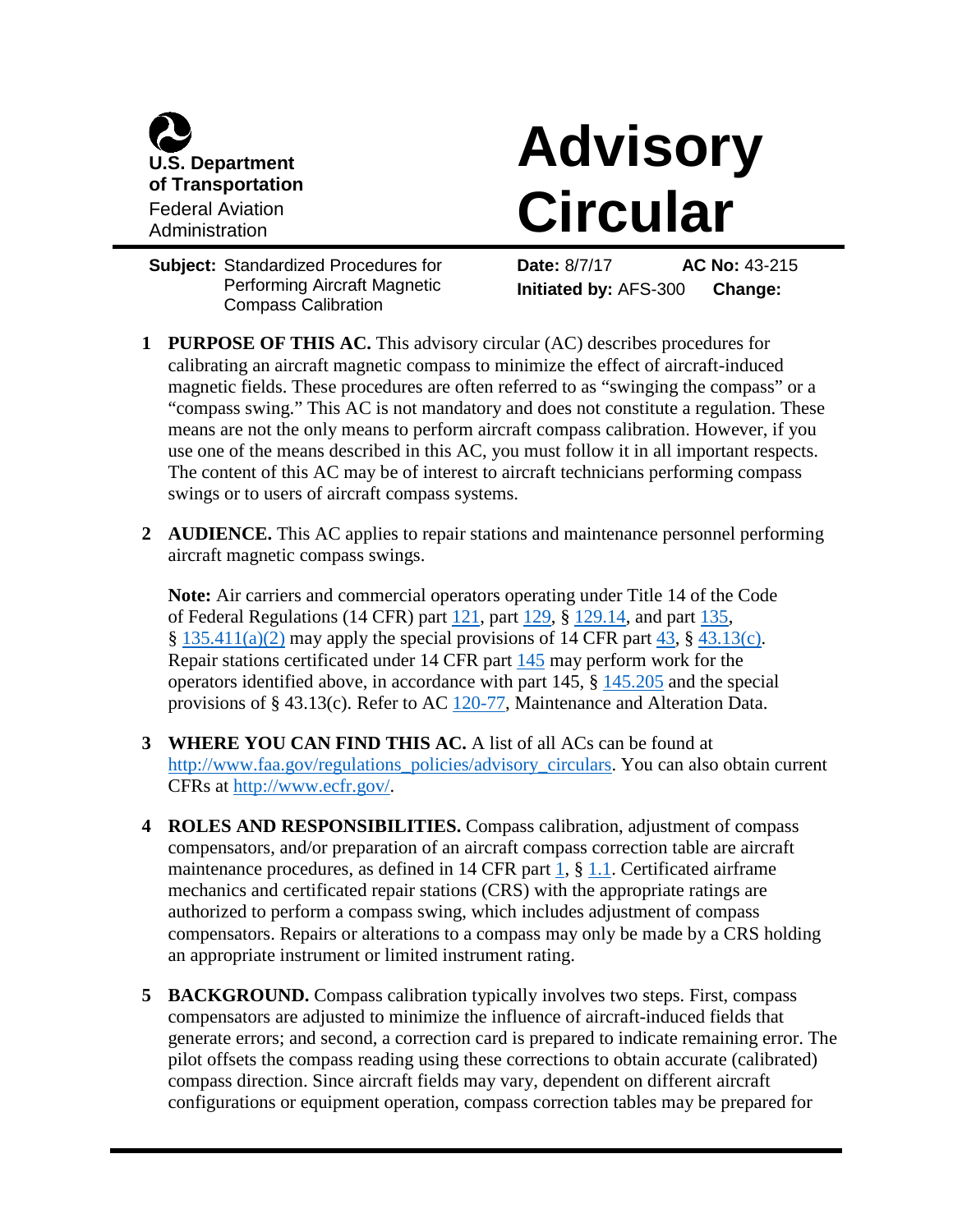different configurations. Owners/operators should swing an aircraft (1) at periodic intervals as recommended by the manufacturer, (2) after a major component change, (3) after major servicing, or (4) if it is relocated to a significantly different latitude. While compass compensation and correction card preparation is accomplished using a standard procedure, alternative standards may be employed to establish alignment of the compass with the Earth's magnetic field. This AC identifies five different, acceptable procedures that may be employed and provides generic procedures for compensation of a standby compass and the preparation of a correction card.

### **6 REGULATORY BASIS AND REFERENCE DOCUMENTS.**

| <b>Installation Requirements</b> | <b>Placard Requirements</b> |
|----------------------------------|-----------------------------|
| 14 CFR § 23.1327                 | 14 CFR § 23.1547            |
| 14 CFR § 25.1327                 | 14 CFR § 25.1547            |
| 14 CFR § 27.1327                 | 14 CFR § 27.1547            |
| 14 CFR § 29.1327                 | 14 CFR § 29.1547            |

#### **Table 1. Regulatory Basis**

- **6.1 Reference Documents.** The Federal Aviation Administration (FAA) referenced the following current ACs and industry documents in writing this AC:
	- AC [43.13-1,](https://www.faa.gov/regulations_policies/advisory_circulars/index.cfm/go/document.information/documentID/99861) Acceptable Methods, Techniques, and Practices Aircraft Inspection and Repair.
	- AC [120-77,](https://www.faa.gov/regulations_policies/advisory_circulars/index.cfm/go/document.information/documentID/23223) Maintenance and Alteration Data.
	- AC  $150/5300-13$ , Airport Design.
	- Barfield SC 063 Sight Compass User Instruction Manual, Document Number [56-1-1-01200,](http://www.barfieldinc.com/assets/files/manuals/56-101-01200-E.pdf) Revision E, November 7, 2014.
	- Firstmark Aerospace Standby Compass Calibrator Overview at [http://www.firstmarkaerospace.com/literature.asp.](http://www.firstmarkaerospace.com/literature.asp)
	- Capital Avionics Inc. CA-320 Digital Compass Operators Manual, Part Number [150-0102-07,](http://capitalavionics.com/test-equipment/compass-correction/) Revision 7, November 2016.
	- **7 COMPASS SWING METHODS.** This AC describes five acceptable procedures that may be used when compensating a standby compass or preparing a correction card: A surveyed site (often referred to as a compass rose), a master site compass, a simulated rotation system, a portable magnetic standard, or an air swing. Before beginning any method, refer to the manufacturer's documents for complete instructions. If the aircraft has an electrical system, two complete compass checks should be performed, one with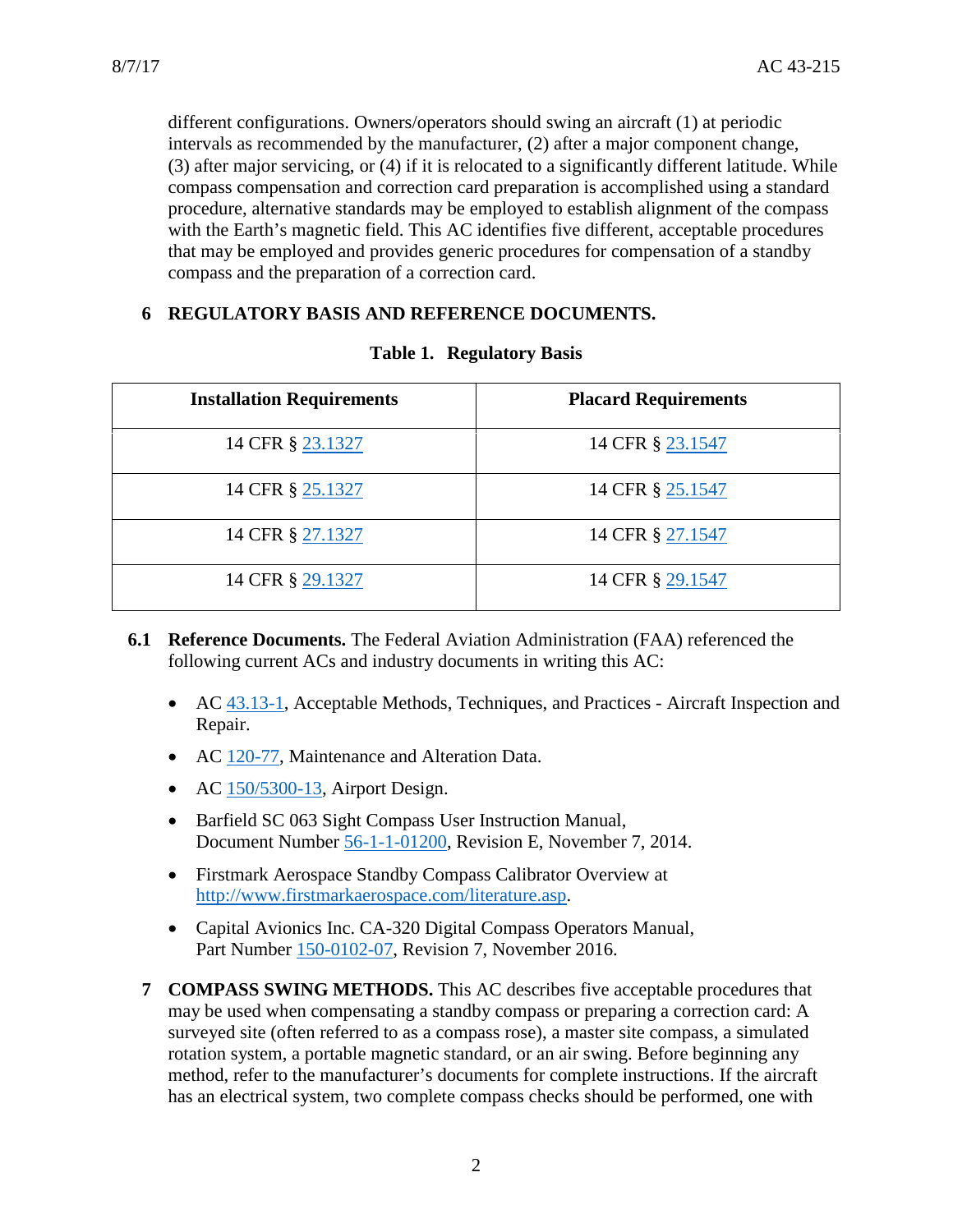minimum electrical equipment operating and the other with all electrical accessories on (e.g., radios, navigation, radar, and lights). If the compass readings are not identical, the mechanic should make up two separate compass correction cards—one with all the equipment on and one with the equipment off.

**Note:** The equipment listed after the methods below are just examples of equipment that use those methods.

- **7.1 Compass Rose Procedure.** A properly surveyed compass calibration pad, also called a compass rose, constructed to applicable FAA standards may be used to determine alignment of an aircraft compass with the Earth's magnetic field. Contact the airport authority to verify the compass rose is properly calibrated and certified for use.
- **7.1.1** Compass compensation and preparation of a compass card is performed by physically aligning the aircraft with the indices of the appropriate headings defined by the compass rose.
- **7.1.2** No test equipment setup or alignment is required when performing the compass rose procedure. See paragraphs [8,](#page-4-0) [9,](#page-4-1) and [10.](#page-5-0)
	- **7.2 Master Site Compass Procedure.** A master site compass is a self-contained wet compass, which has been indexed to indicate 180 degrees from magnetic north. This allows the mechanic to stand facing the aircraft and align the calibrated reference compass with the aircraft to determine Magnetic Headings (MH). The master site compass must be properly calibrated and certified for use. One example of the equipment used in this method is the Barfield SC 063.
- **7.2.1** Compass compensation and preparation of a compass card is performed by physically aligning the aircraft at an approximate desired heading and then using the master site compass to determine the precise heading for calibration purposes.
- **7.2.2** No setup or alignment is required when performing the Master Site Compass Procedure. See paragraphs 8, 9, and 10.
	- **7.3 Simulated Rotation Procedure.** The simulated rotation procedure makes use of a test apparatus that uses adjustable magnetic field strengths to neutralize the Earth's magnetic field at the test location and creates a simulated field for calibration purposes, allowing the aircraft to remain stationary. This apparatus is test equipment, which must be properly calibrated and certified for use at the calibration site. Site calibration is location-specific and can be used on any aircraft at that location without the need to recalibrate. One example of the equipment used in this method is the Firstmark Aerospace Standby Compass Calibrator.
- **7.3.1** Compass compensation and preparation of a compass card is performed by attaching the test apparatus to the standby compass after it has been referenced to magnetic north and adjusted to neutralize the Earth's existing magnetic field. A knob on the apparatus allows adjustment of the simulated heading field. While use of the simulated rotation system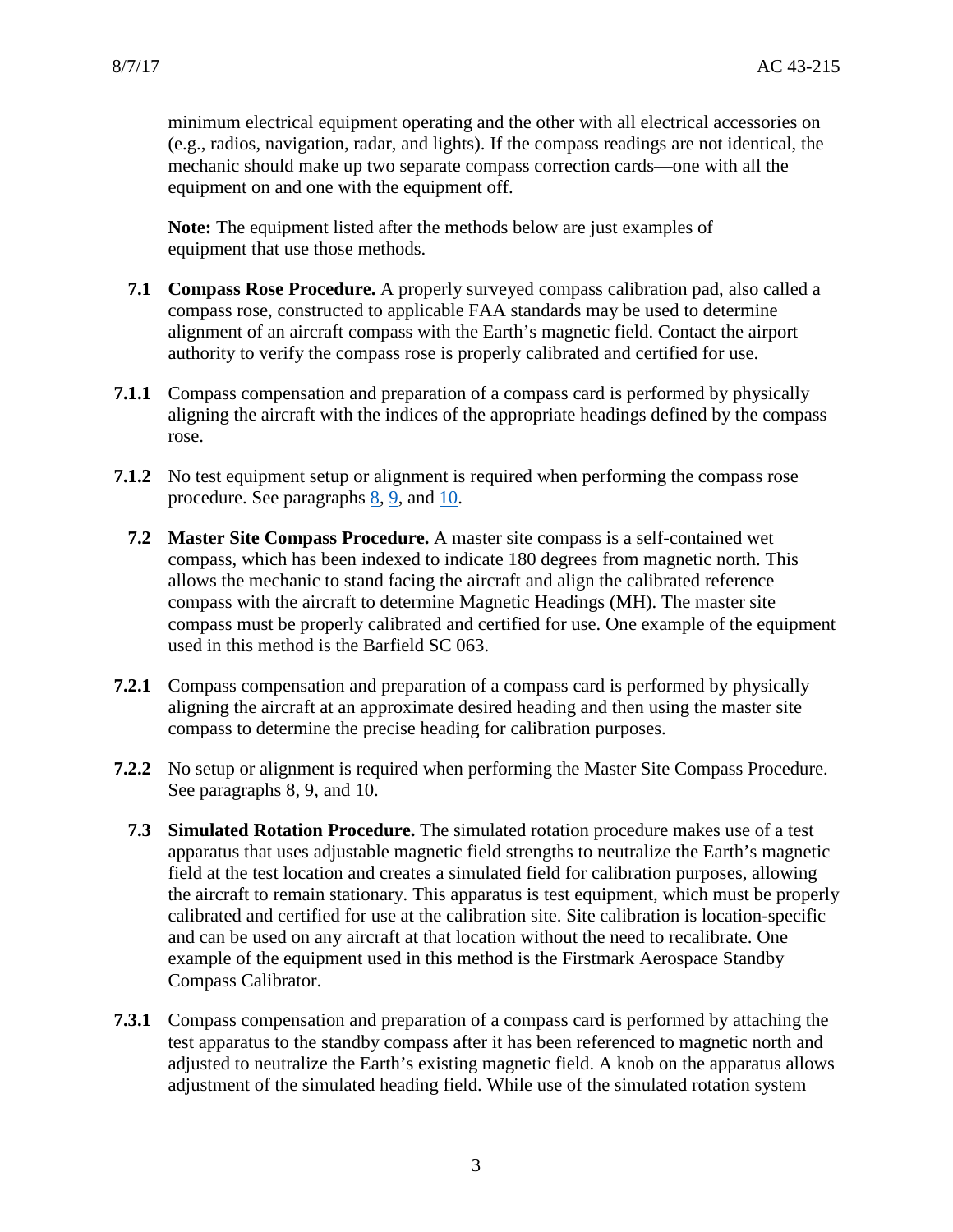does not require moving the aircraft, its initial alignment does require reference to magnetic north using a compass rose or master site compass.

**Note:** Preparation of the test apparatus is necessary to perform compass compensation and calibration card preparation.

- **7.3.1.1** A non-magnetic tripod and turntable are set up within approximately 10 feet of where the standby compass will be located when the aircraft is positioned along a referenced (surveyed) north line.
- **7.3.1.2** Normalize the Standby Compass Calibrator to the local magnetic field in accordance with the test equipment manufacturer's procedures.
- **7.3.1.3** Alignment and attachment of the Standby Compass Calibrator to the aircraft compass is accomplished by means of mounting screws.
- **7.4 Portable Magnetic Standard Procedure.** A portable magnetic standard is a test apparatus that contains a highly accurate digital compass that employs magneto-resistive sensors to sense the Earth's magnetic field in three dimensions and a remote indication system that allows attaching the compass to the aircraft and reading aircraft headings at the standby compass position. An internal laser provides a means for accurate alignment of the digital compass sensor with the aircraft. This apparatus is test equipment which must be properly calibrated and certified for use. One example of the equipment used in this method is the Capital Avionics CA-320 Digital Compass Set.
- **7.4.1** Compass compensation and preparation of a compass card is performed by determining the actual MH of the aircraft using the laser sight, attaching the digital compass sensor to the aircraft, checking for magnetic disturbances that could distort accuracy, and use of the remote heading display to indicate aircraft heading accurately as the aircraft is rotated.
	- **7.4.1.1** The reference digital compass sensor is placed in front of or behind the aircraft, and a magnetic disturbance test is performed in accordance with the manufacturer's procedures.
	- **7.4.1.2** The sensor is aligned with the aircraft heading using its internal laser reference. This heading is set into the reference compass when mounted to the aircraft.
	- **7.4.1.3** The sensor is attached to the aircraft using available brackets or mounts, and a second magnetic disturbance test is performed to ensure accurate operation.
- **7.4.2** The technician may now read accurate aircraft heading on the remotely located test set indicator. Compass compensation and calibration card preparation is accomplished by rotating the aircraft and referencing the test standard readings. See paragraphs [9](#page-4-1) and [10.](#page-5-0)
	- **7.5 Air Swing Procedure.** Air swings may be accomplished on the aircraft magnetic compass by comparing readings against those obtained from an electrically calibrated and compensated system or against readings obtained from an inertial navigation system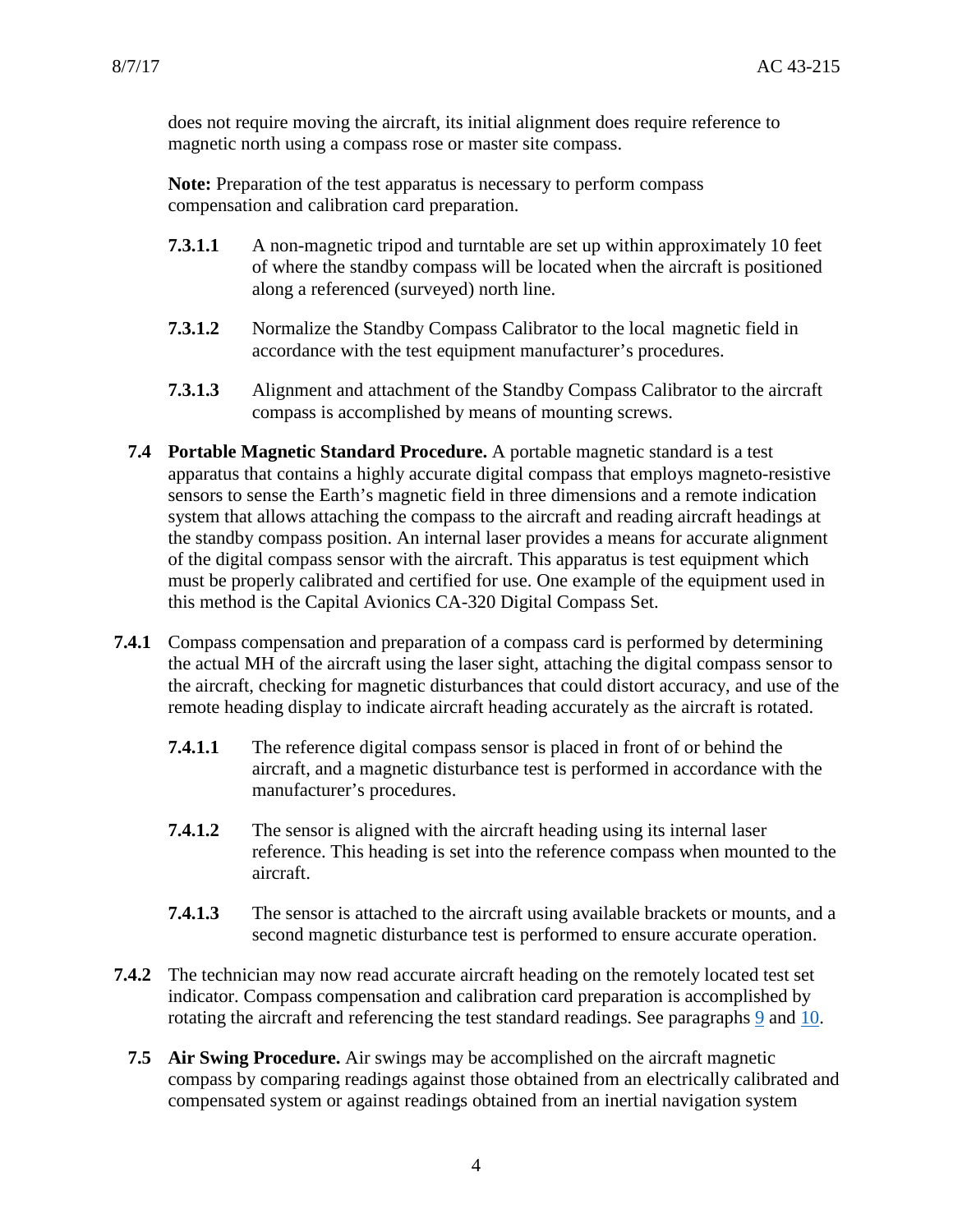(INS), Attitude and Heading Reference System (AHRS), or a Global Positioning System (GPS) as long as the variation of the system being used as a reference is known within 0.2 degrees. Ensure the heading being used as the reference is being displayed as, or is converted to, MH.

- **7.5.1** An air swing involves flying the aircraft (in smooth air) on eight headings: north, northeast, east, southeast, south, southwest, west, and northwest as established from the INS and checking the aircraft compass heading against these headings.
- **7.5.2** The compass calibration procedures and correction card completion would then be completed as shown in paragraphs 9 and [10.](#page-5-0) Airborne calibration of aircraft compasses should be conducted in accordance with the aircraft manufacturer's approved procedures or other procedures acceptable to the FAA.

**Note 1:** Air swings should only be conducted in day/visual flight rules (VFR) conditions.

**Note 2:** As stated in paragraph **11.1**, a compass calibration is a maintenance action and requires an entry in the maintenance records for the aircraft. An air swing should only be accomplished on aircraft where a certificated airframe mechanic can be taken on the flight to perform the calibration/adjustments.

**Note 3:** The magnetic direction indicator (compass) is a required instrument under 14 CFR part [91](https://www.ecfr.gov/cgi-bin/text-idx?SID=11f83af91a159b476c9967d254eba20b&mc=true&node=pt14.2.91&rgn=div5) for VFR/instrument flight rules (IFR) operations; therefore, the operator is not allowed to take off with that instrument in an inoperable condition.

<span id="page-4-0"></span>**8 SITE PREPARATION.** Unless otherwise directed by the manufacturer, before calibrating an aircraft compass, evaluate the calibration site and immediate area. The site should be as far as possible from any magnetic disturbance. Suggested distances are 100 feet from such features as buildings, large items of machinery, power lines, and/or fences and 50 feet from other objects. However, use caution when determining a location, as the location may appear to meet these requirements but be unusable due to the presence of steel mesh embedded in the ramp or underground cables and pipelines.

### <span id="page-4-1"></span>**9 COMPASS COMPENSATION.**

- **9.1 Adjustment of Compensators.** Below is a brief description of the basic procedure to align the aircraft with cardinal compass headings and the compass adjustments at those headings:
	- 1. Align the aircraft so it is pointing toward magnetic north.
	- 2. Adjust the compass N-S compensating magnet so that the compass reads north.
	- 3. Turn the aircraft so it is pointing toward magnetic east or 090 degrees.
	- 4. Adjust the compass E-W compensating magnet so that the compass reads east.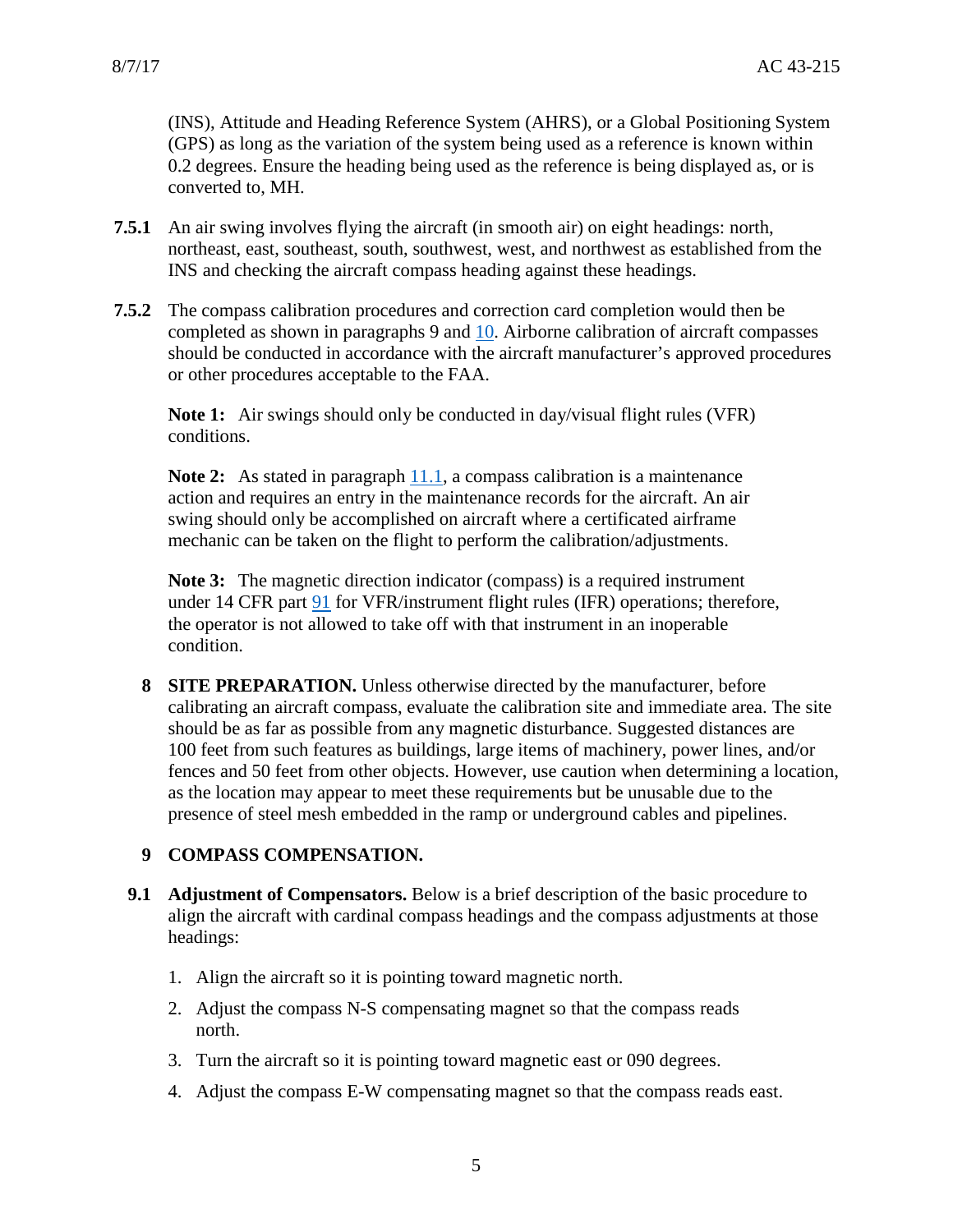- 5. Turn the aircraft so it is pointing toward magnetic south or 180 degrees.
- 6. Adjust the compass N-S compensating magnet to remove one half of the south error.
- 7. Turn the aircraft so it is pointing toward magnetic west or 270 degrees.
- 8. Adjust the compass compensating E-W magnet to remove one half of the west error.

**Note:** Make corrections using a non-magnetic screwdriver. Lightly tap the compass after each adjustment, and allow time to settle before taking the readings.

#### <span id="page-5-0"></span>**10 CORRECTION CARD PREPARATION.**

- **10.1 Preparing the Correction Card.** After completing compensating magnet adjustment on the four cardinal headings, test personnel fill out a compass correction card to compensate for any remaining compass error. Typically, a compass swing is performed with aircraft engine(s) running, radios on, and the aircraft at normal flying attitude (tail wheel aircraft may need to have their tail elevated). An additional swing with radios off may be performed and an alternate correction card prepared for that configuration.
- **10.2 Prepare a Worksheet (Optional).** First, make a copy of the blank worksheet similar to the one shown in Table [2,](#page-6-0) Compass Correction Worksheet (Optional). Populate the table with the data recorded and calculated by accomplishing the steps that follow:
	- 1. Starting on any convenient 30-degree heading, align the aircraft so that the reference compass system reads within 5 degrees of the desired heading.

**Note:** The 30-degree increments may be determined by aligning an aircraft gyro with north, as indicated by the compensated standby compass, and then using the gyro to indicate the increments.

- 2. Record the aircraft compass reading in column 2 and the reference compass system reading in column 3 adjacent to the appropriate heading in column 1.
- 3. Repeat steps 1 and 2 for each subsequent 30-degree heading. These directions are 270, 300, 330, 000, 030, 060, 090, 120, 150, 180, 210, and 240 degrees.
- 4. Record the difference between the readings of the aircraft and reference compass system readings in column 4.

**Note:** If the aircraft compass reads higher than the sight compass, the error is positive (+). If the aircraft compass is less than the reference compass system, the error is negative (-).

5. Add or subtract the compass errors in column 4 to or from the desired headings in column 1. Enter the results in column 5. See Table [3,](#page-7-0) Example of a Completed Compass Correction Worksheet (Optional), as a guide while making these calculations.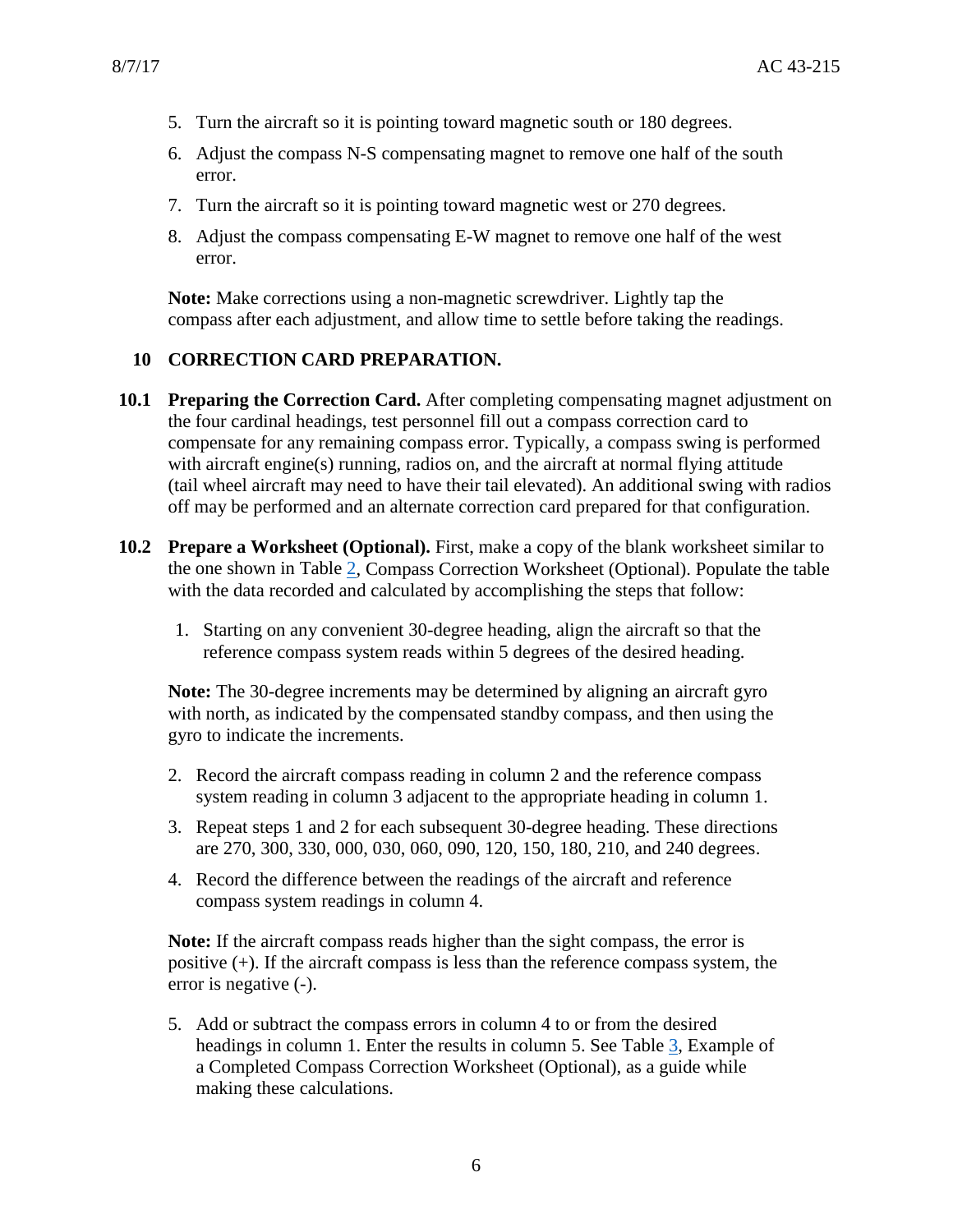- 6. There should not be more than a plus or minus 10 degree difference between any of the aircraft compass readings and the sight compass readings. If the aircraft compass cannot be adjusted to meet the requirements, replace the compass and repeat compensation as in paragraph [9.](#page-4-1)
- 7. Enter the values from column 5 in the "STEER" portion of the aircraft compass correction card. There are many different types of correction cards in use. The correction card shown in Table [4,](#page-7-1) Sample Compass Correction Card, is just one example.

<span id="page-6-0"></span>

| (Column 1)<br><b>DESIRED</b><br><b>HEADING</b> | (Column 2)<br><b>AIRCRAFT</b><br><b>COMPASS</b><br><b>READING</b> | (Column 3)<br><b>REFERENCE</b><br><b>COMPASS</b><br><b>SYSTEM</b> | (Column 4)<br><b>AIRCRAFT</b><br><b>COMPASS</b><br><b>ERROR</b> | $\left($ Column 5 $\right)$<br><b>AIRCRAFT</b><br><b>COMPASS</b><br><b>CORRECTED</b> |
|------------------------------------------------|-------------------------------------------------------------------|-------------------------------------------------------------------|-----------------------------------------------------------------|--------------------------------------------------------------------------------------|
| ${\bf N}$                                      |                                                                   |                                                                   |                                                                 |                                                                                      |
| 030                                            |                                                                   |                                                                   |                                                                 |                                                                                      |
| 060                                            |                                                                   |                                                                   |                                                                 |                                                                                      |
| E                                              |                                                                   |                                                                   |                                                                 |                                                                                      |
| 120                                            |                                                                   |                                                                   |                                                                 |                                                                                      |
| 150                                            |                                                                   |                                                                   |                                                                 |                                                                                      |
| S                                              |                                                                   |                                                                   |                                                                 |                                                                                      |
| 210                                            |                                                                   |                                                                   |                                                                 |                                                                                      |
| 240                                            |                                                                   |                                                                   |                                                                 |                                                                                      |
| W                                              |                                                                   |                                                                   |                                                                 |                                                                                      |
| 300                                            |                                                                   |                                                                   |                                                                 |                                                                                      |
| 330                                            |                                                                   |                                                                   |                                                                 |                                                                                      |

#### **Table 2. Compass Correction Worksheet (Optional)**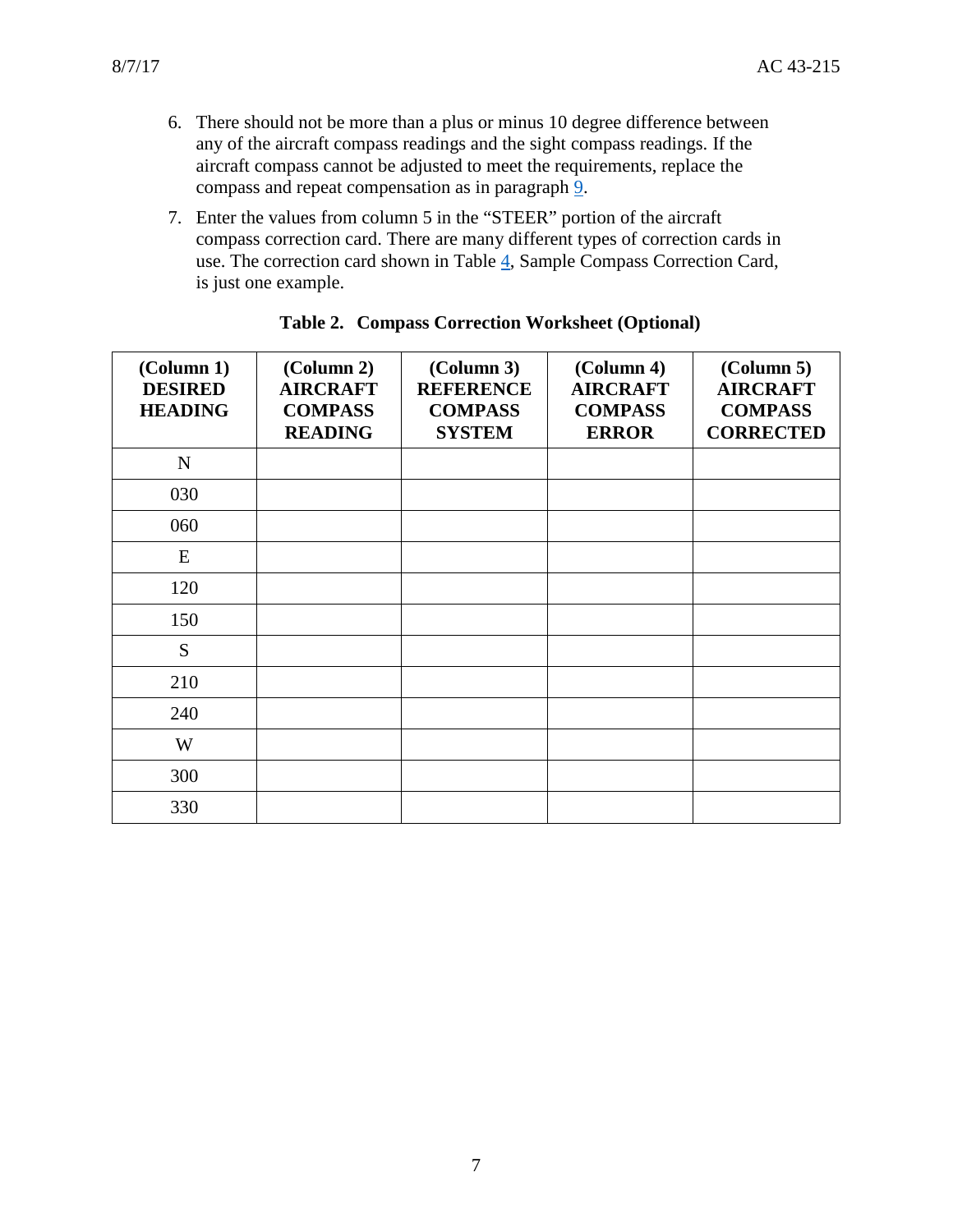<span id="page-7-0"></span>

| (Column 1)<br><b>DESIRED</b><br><b>HEADING</b> | (Column 2)<br><b>AIRCRAFT</b><br><b>COMPASS</b><br><b>READING</b> | (Column 3)<br><b>REFERENCE</b><br><b>COMPASS</b><br><b>SYSTEM</b> | (Column 4)<br><b>AIRCRAFT</b><br><b>COMPASS</b><br><b>ERROR</b> | $\left($ Column 5 $\right)$<br><b>AIRCRAFT</b><br><b>COMPASS</b><br><b>CORRECTED</b> |
|------------------------------------------------|-------------------------------------------------------------------|-------------------------------------------------------------------|-----------------------------------------------------------------|--------------------------------------------------------------------------------------|
| $\mathbf N$                                    | 356                                                               | 359                                                               | $-3$                                                            | 357                                                                                  |
| 30                                             | 032                                                               | 034                                                               | $-2$                                                            | 028                                                                                  |
| 60                                             | 062                                                               | 063                                                               | $-1$                                                            | 059                                                                                  |
| E                                              | 088                                                               | 086                                                               | $+2$                                                            | 092                                                                                  |
| 120                                            | 125                                                               | 121                                                               | $+4$                                                            | 124                                                                                  |
| 150                                            | 150                                                               | 148                                                               | $+2$                                                            | 152                                                                                  |
| S                                              | 177                                                               | 175                                                               | $+2$                                                            | 182                                                                                  |
| 210                                            | 213                                                               | 213                                                               | $\overline{0}$                                                  | 210                                                                                  |
| 240                                            | 245                                                               | 246                                                               | $-1$                                                            | 239                                                                                  |
| W                                              | 268                                                               | 270                                                               | $-2$                                                            | 268                                                                                  |
| 300                                            | 300                                                               | 297                                                               | $+3$                                                            | 303                                                                                  |
| 330                                            | 333                                                               | 335                                                               | $-2$                                                            | 328                                                                                  |

**Table 3. Example of a Completed Compass Correction Worksheet (Optional)**

**Table 4. Sample Compass Correction Card**

<span id="page-7-1"></span>

| <b>FOR</b><br><b>HEADING</b>                        | 000        | 030        | 060        | 090        | 120        | 150        |
|-----------------------------------------------------|------------|------------|------------|------------|------------|------------|
| <b>STEER</b><br><b>Radio On</b><br><b>Radio Off</b> | 357<br>357 | 028<br>028 | 059<br>059 | 092<br>092 | 124<br>124 | 152<br>152 |
|                                                     |            |            |            |            |            |            |
| <b>FOR</b><br><b>HEADING</b>                        | 180        | 210        | 240        | 270        | 300        | 330        |
| <b>STEER</b><br><b>Radio On</b><br><b>Radio Off</b> | 182<br>182 | 210<br>210 | 239<br>239 | 268<br>268 | 303<br>303 | 328<br>328 |

**Note:** The figures used in the "STEER" sections were numbers taken from Table 3.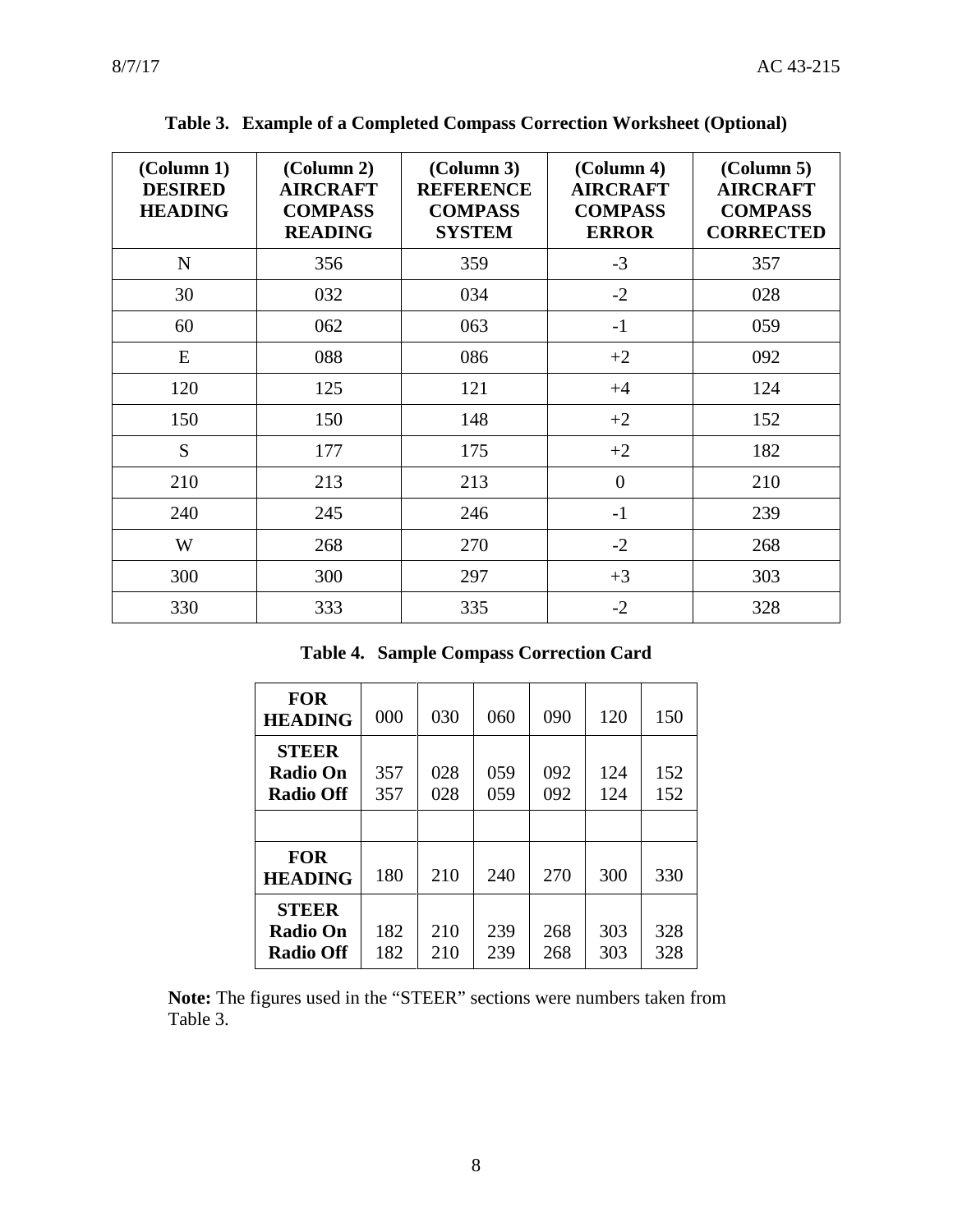<span id="page-8-0"></span>

| <b>FOR</b><br><b>HEADING</b>                        | 000 | 030 | 060 | 090 | 120 | 150 |
|-----------------------------------------------------|-----|-----|-----|-----|-----|-----|
| <b>STEER</b><br><b>Radio On</b><br><b>Radio Off</b> |     |     |     |     |     |     |
|                                                     |     |     |     |     |     |     |
| <b>FOR</b><br><b>HEADING</b>                        | 180 | 210 | 240 | 270 | 300 | 330 |
| <b>STEER</b><br><b>Radio On</b><br><b>Radio Off</b> |     |     |     |     |     |     |

**Table 5. Blank Compass Correction Card Example**

| <b>Table 6. Placard Requirements</b> |
|--------------------------------------|

<span id="page-8-1"></span>A placard meeting the following requirements must be installed on or near the magnetic direction indicator.

| Each<br>calibration<br>reading must<br>be in terms of<br>magnetic<br>headings in<br>not more<br>than $30^\circ$<br>increments.<br><b>OR</b> not more<br>than $45^{\circ}$<br><i>increments</i> | Must show the<br>calibration of<br>the instrument<br>in level flight<br>with the engines<br>operating | <b>Must state</b><br>whether the<br>calibration<br>was made<br>with radio<br>receivers on | <b>Must state</b><br>whether the<br>calibration<br>was made<br>with radio<br>receivers off. | If a magnetic<br>nonstabilized<br>direction<br>indicator can<br>have a deviation<br>of more than 10<br>degrees caused by<br>the operation of<br>electrical<br>equipment. | <b>Must State</b><br>which electrical<br>loads, or<br>combination of<br>loads, would<br>cause a<br>deviation of<br>more than 10<br>degrees when<br>turned on. |
|------------------------------------------------------------------------------------------------------------------------------------------------------------------------------------------------|-------------------------------------------------------------------------------------------------------|-------------------------------------------------------------------------------------------|---------------------------------------------------------------------------------------------|--------------------------------------------------------------------------------------------------------------------------------------------------------------------------|---------------------------------------------------------------------------------------------------------------------------------------------------------------|
| $23.1547(d)$ -<br>$< 30^{\circ}$<br>Increments                                                                                                                                                 | 23.1547(b)                                                                                            | 23.1547(c)                                                                                | 23.1547(c)                                                                                  | 23.1547(e)                                                                                                                                                               | 23.1547(e)                                                                                                                                                    |
| $25.1547(d)$ –<br>$< 45^{\circ}$<br><b>Increments</b>                                                                                                                                          | 25.1547(b)                                                                                            | 25.1547(c)                                                                                | 25.1547(c)                                                                                  | <b>NA</b>                                                                                                                                                                | <b>NA</b>                                                                                                                                                     |
| $27.1547(d)$ –<br>$<$ 45 $^{\circ}$<br>Increments                                                                                                                                              | 27.1547(b)                                                                                            | 27.1547(c)                                                                                | 27.1547(c)                                                                                  | 27.1547(e)                                                                                                                                                               | 27.1547(e)                                                                                                                                                    |
| $29.1547(d)$ –<br>$<$ 45 $^{\circ}$<br><b>Increments</b>                                                                                                                                       | 29.1547(b)                                                                                            | 29.1547(c)                                                                                | 29.1547(c)                                                                                  | <b>NA</b>                                                                                                                                                                | <b>NA</b>                                                                                                                                                     |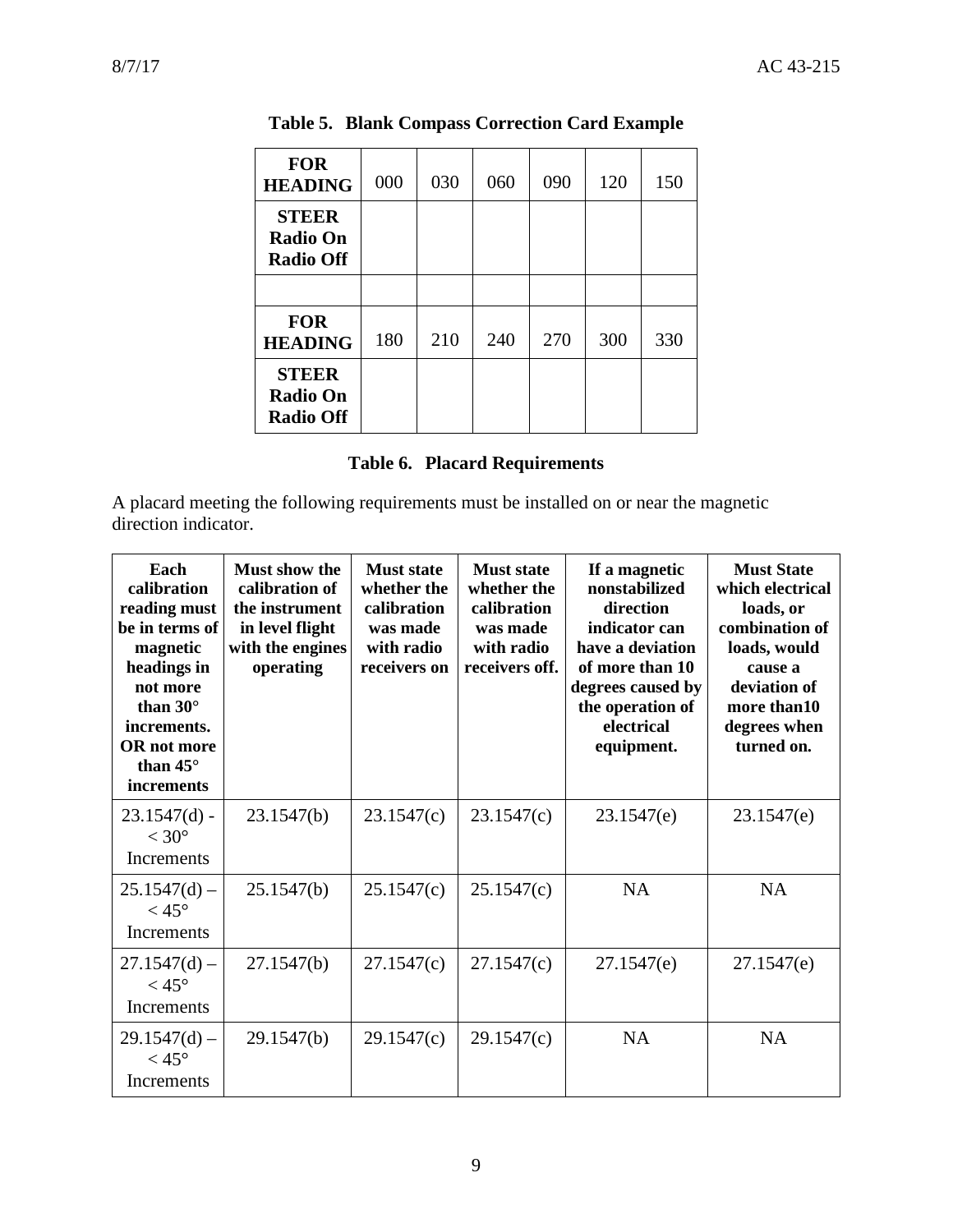- **11 DOCUMENTATION.** A placard (correction card) must be installed on, or near, the magnetic direction indicator. There are several different versions of correction cards available. Table [5,](#page-8-0) Blank Compass Correction Card Example, contains a blank compass correction card that can be printed out, filled in, and sized to fit the card holder in the aircraft. See Table [6,](#page-8-1) Placard Requirements, to determine the specific placard requirements for your aircraft.
- <span id="page-9-0"></span>**11.1 Logbook Entry.** A compass calibration is a maintenance action and requires an entry in the maintenance records for the aircraft.
	- **12 AC FEEDBACK FORM.** For your convenience, the AC Feedback Form is the last page of this AC. Note any deficiencies found, clarifications needed, or suggested improvements regarding the contents of this AC on the Feedback Form.

 $\&$  of  $Q$  also

John Barbagallo Deputy Director, Flight Standards Service